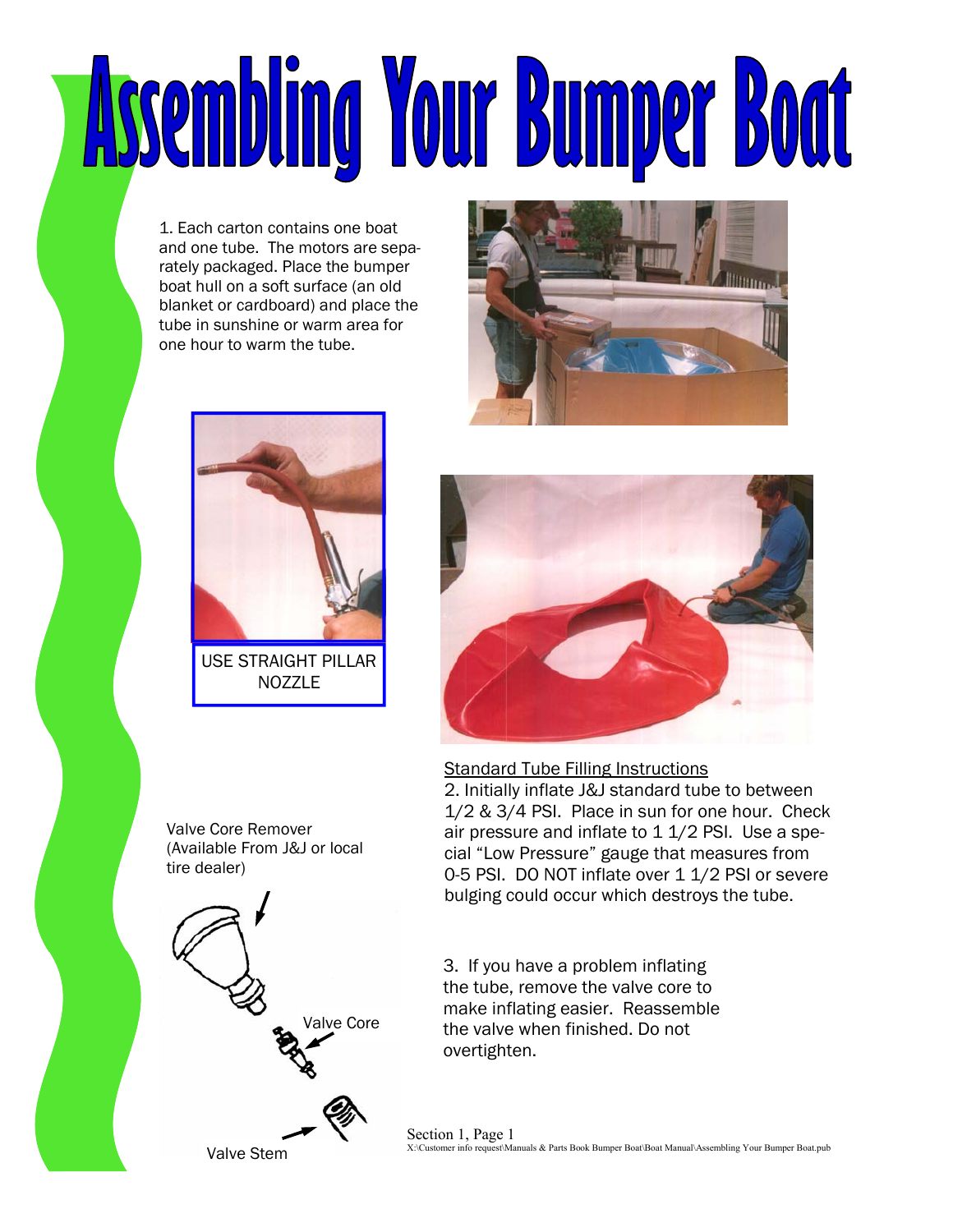## Super Tube Inflating Instructions Air Nozzle







Air Release Valve Air Filler Adapter Cap Air Filler Adapter

- 1. Remove cap and insert air filler adapter.
- 2. Insert air nozzle into air filler nozzle and inflate to 3 PSI. Use
- "Low Pressure" 0-5 PSI gauge.

# WARNING

KEEPING TUBES FULLY INFLATED (1 1/2 PSI FOR REGULAR TUBES, 3 PSI FOR SUPER TUBES) IS A PRIORITY FOR THE SAFE OPERATION OF BUMPER BOATS

When the tube is not fully inflated, the boat hull can separate from the tube easily and another boat during bumping can wedge between the hull and the tube causing further separation. The result is eventual overturning or capsizing of the boat. Also, low air pressure in tube results in tube and hull sitting lower in water and may lead to water entering easily and "swamping" or sinking the boat. Daily air pressure checks with an accurate air pressure gauge is recommended for safety reasons.

4. To install tube on boat, place bumper boat tube right side up with the J&J Amusements logo and valve stem facing up.

#### NOTE

Standard Tube: Place bumper boat hull into tube making sure that the J&J Amusements logo and valve stem are facing toward the front of the boat.

Super Tube: Place bumper boat hull into tube making sure that the valve stem is facing toward the side of boat.



Standard Tube Valve Placement Super Tube Valve Placement In Rear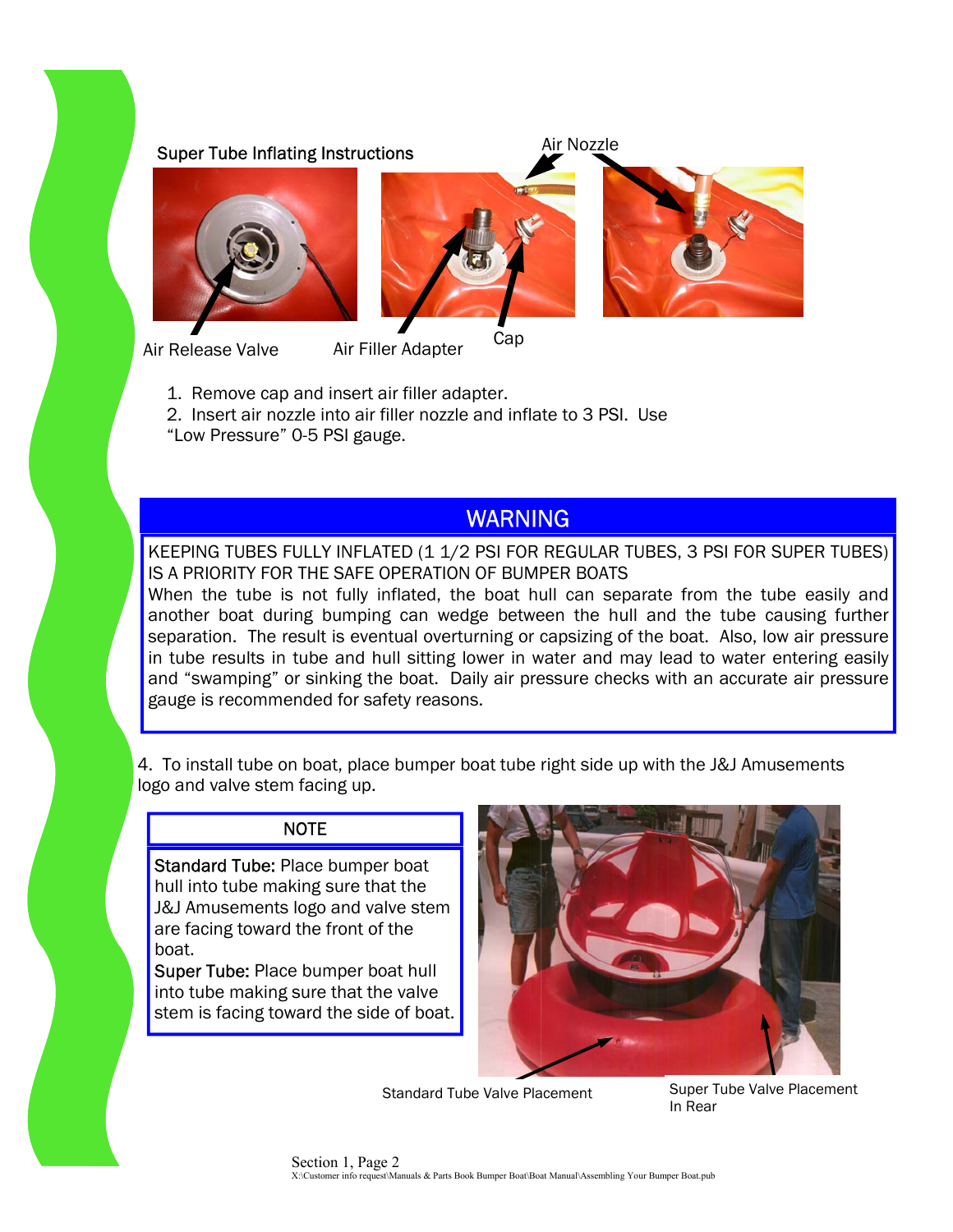

5. Work the tube onto the black section of the hull as far as it will go. Do not be concerned about a small space (2" or less) between the outside edge of the boat and the tube. This space is normal.

#### TIP

Use soapy water to aid in sliding boat into tube.



6. Place boat in water and tie to dockrail. Each boat should have two Boat Hooks and 3 to 5 feet of Bumper Boat Rope. (Note: Bumper boat rope is determined by how far dockrails are spaced from edge of pool.)

## Incorrect **Correct** Correct **Parts needed to tie up Bumper Boats**

| 1. Boat Hook, Snap Style | 00036  |
|--------------------------|--------|
| 2. Fid, Rope Splicing    | 00387  |
|                          | ^^^^^^ |

3. Boat Rope, Yellow 00388



Section 1, Page 3 X:\Customer info request\Manuals & Parts Book Bumper Boat\Boat Manual\Assembling Your Bumper Boat.pub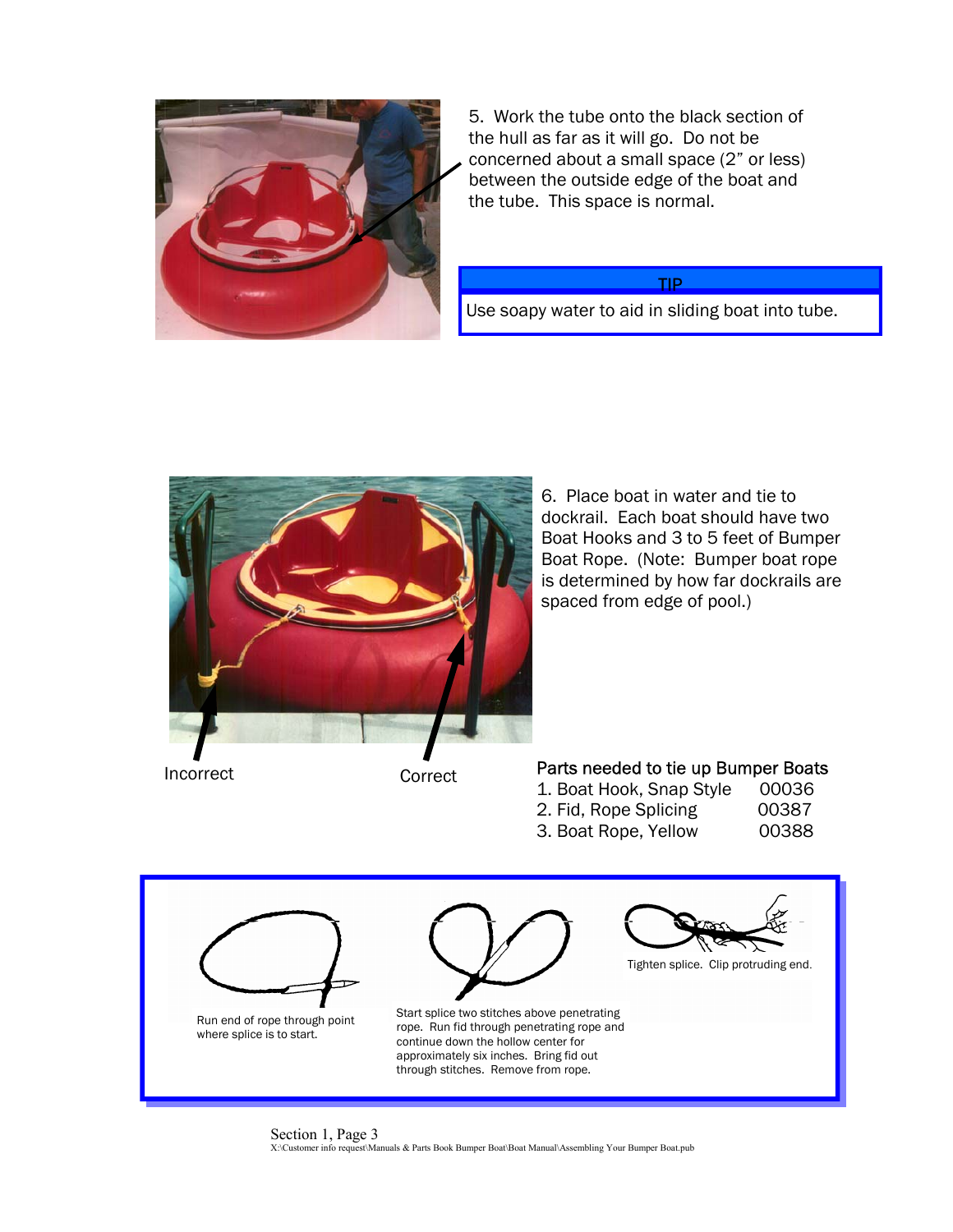#### Engine Installation

1. Remove the engine from the box and place the motor on a motor stand or secure to a work bench.



2. Immediately fill the Honda motor with recommended 10W30 high detergent motor oil. See bumper boat breakin and operating procedures.



#### NOTE

Always lift the motor at the corner by its handles. The handles are located under the red gas tank on the front and rear of the motor.



# **Photos shown are BF2A's**

### \*\*\*NEVER START MOTORS OUT OF WATER\*\*\*

This results in immediate failure of the water pump. Motor will continue to operate but damage will occur. The malfunctioning water pump will also cause overheating and present a potential burn hazard to operators and passengers of the boat.

3. Fill up the red gas tank approximately 2 inches from the top of the tank with regular unleaded gasoline. Screw the cap clockwise onto the tank. Turn the vent, which is located at the top of the cap, counter clockwise 3 turns.





Section 1, Page 4 X:\Customer info request\Manuals & Parts Book Bumper Boat\Boat Manual\Assembling Your Bumper Boat.pub